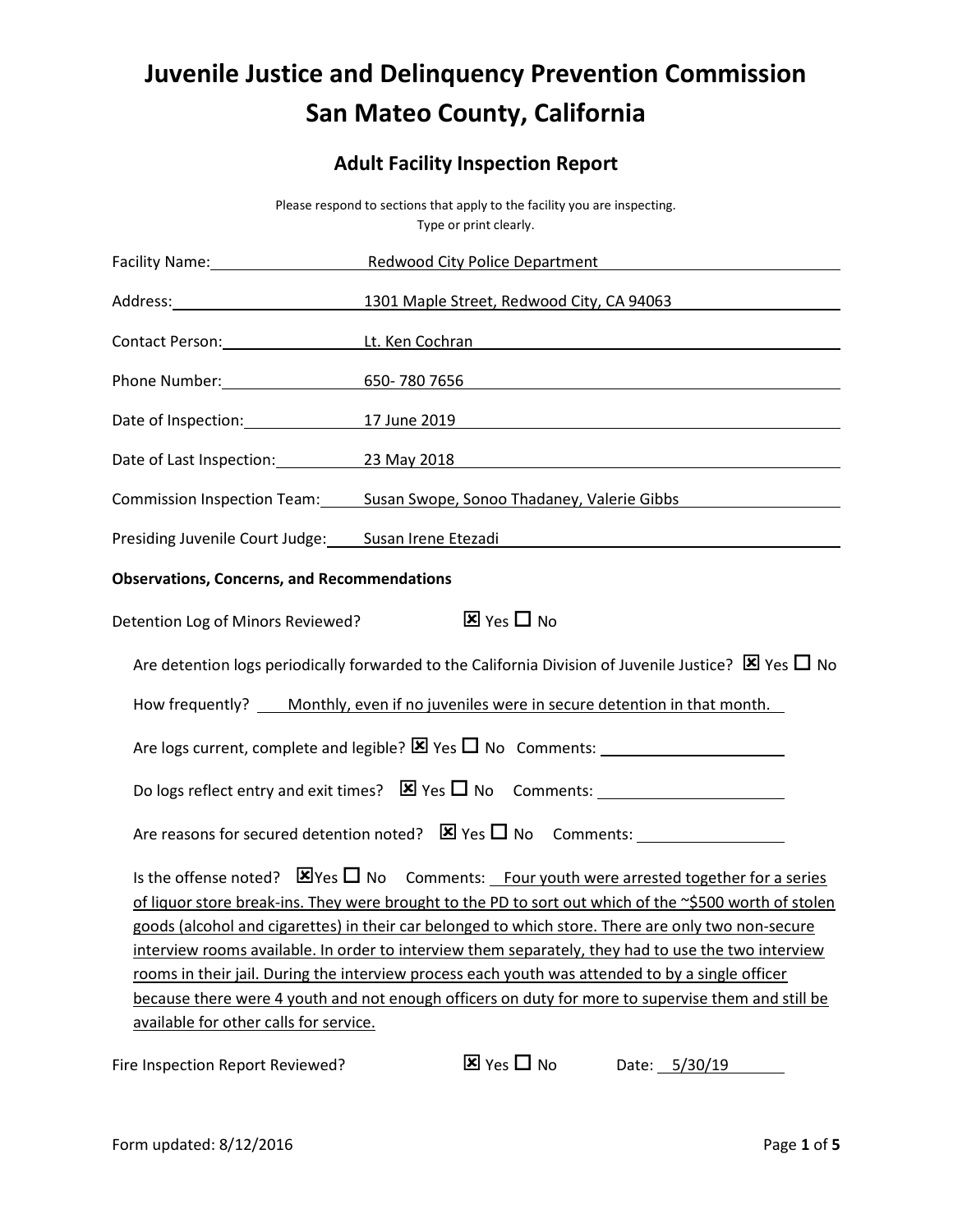| San Mateo County Juvenile Justice and Delinguency Prevention Commission |
|-------------------------------------------------------------------------|
| <b>Adult Facility Inspection Report</b>                                 |

| Any recommendations/concerns from last inspection? Have these been implemented?: |                                       |                | <b>There</b> |
|----------------------------------------------------------------------------------|---------------------------------------|----------------|--------------|
| were no recommendations or concerns from this inspection or the previous one.    |                                       |                |              |
| Health Department Report Reviewed?                                               | $\overline{\mathbf{x}}$ Yes $\Box$ No | Date: 12/29/17 |              |

Any recommendations/concerns from last inspection? Have these been implemented?:

 They have a letter from the Health Department dated 17 June 2019, on file that says the Health Department had to defer the 2018 inspection because they did not have sufficient staff.

#### General Information

 $\overline{a}$ 

Number of minors held in detention during inspective review period:

Secured 2 Non-Secured 2

Are minors given an orientation when they are being detained? (Section 1540):  $\boxtimes$  Yes  $\Box$  No

Describe:

 $\overline{a}$ 

Comments: They try to avoid bringing juveniles into the department and deal with them where they are arrested (on the street or other public domain) or take them to YSC. If they are brought into the department they are oriented at that time.

How are minors in custody supervised?

In a Locked Cell (Section 1547)? If in a locked cell, an officer is with them at all times.

In Secure Custody outside of a cell (Section 1548)? N/A

In Non-Secure Custody (Section 1550)? An officer is with them at all times. One interview room has a window, the other doesn't.

How often are minors in custody observed? (Section 1548):

In a Locked Cell? Audio and video is recorded at all times when someone is in the secured room.

In Secure Custody outside of a cell?

In Non-Secure Custody? Camera is on only during an interview

How are minors in custody observed (video, audio device, personal observation, Section 1547)?: \_\_\_\_\_\_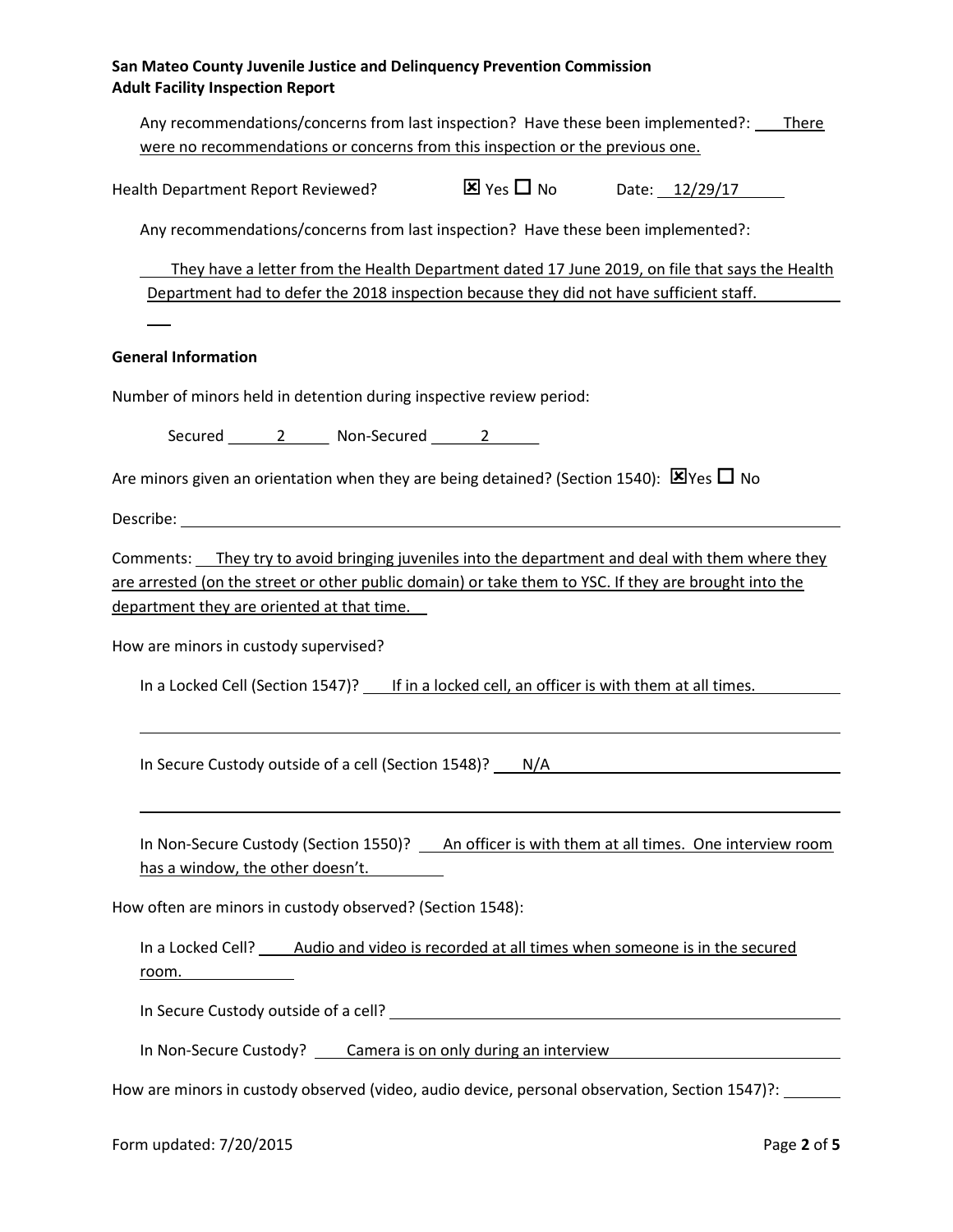# San Mateo County Juvenile Justice and Delinquency Prevention Commission

Adult Facility Inspection Report Is the observation logged?:  $\boxtimes$  Yes  $\Box$  No Comments:  $\overline{a}$ Is there constant auditory access to staff at all times?:  $\boxtimes$  Yes  $\Box$  No Comments: An officer is present with them. Is there any contact with adult inmates?:  $\Box$  Yes  $\boxtimes$  No Comments: Are males and females kept in the same room/area?  $\Box$  Yes  $\boxtimes$  No Comments: If a male and a female juvenile were brought in together, they would be separated on arrival, to be interviewed separately. They might be within eyesight of each other. Are drinks (water) and snacks available, if requested?:  $\boxtimes$  Yes  $\Box$  No Comments: Snacks, drinks, candy bars. Juveniles are asked about any allergies before being provided with food. Is there access to toilets and washing facilities:  $\boxtimes$  Yes  $\Box$  No Comments: They are taken to the restroom on request. Are there provisions available for clothing, blankets, etc.?:  $\boxtimes$  Yes  $\Box$  No Comments: They have blankets and TYVEK suits if needed. No regular street clothes are available.  $\overline{a}$ List the names, dates, intake and release times, and circumstances for all minors held for longer than six hours. (Attach any additional documents if necessary. Names will be redacted prior to publication.):

None were detained longer than 6 hours. The two noted above were there slightly over 2 hours.

#### Secured Detention

Was the secured detention area observed?  $\boxtimes$  Yes  $\Box$  No

Is the secured detention area a locked room?  $\times$  Yes  $\Box$  No

Is a cuffing rail used for secured detention?  $\Box$  Yes  $\boxtimes$  No

Comments: They do not have a cuffing rail.

Are minors in secured detention informed of the following?:

The purpose/reason for being placed in secured detention:  $\boxtimes$  Yes  $\Box$  No

The length of time the secure detention is expected to last:  $\boxtimes$  Yes  $\Box$  No

Informed of the six-hour limit of being held in secured detention:  $\boxtimes$  Yes  $\Box$  No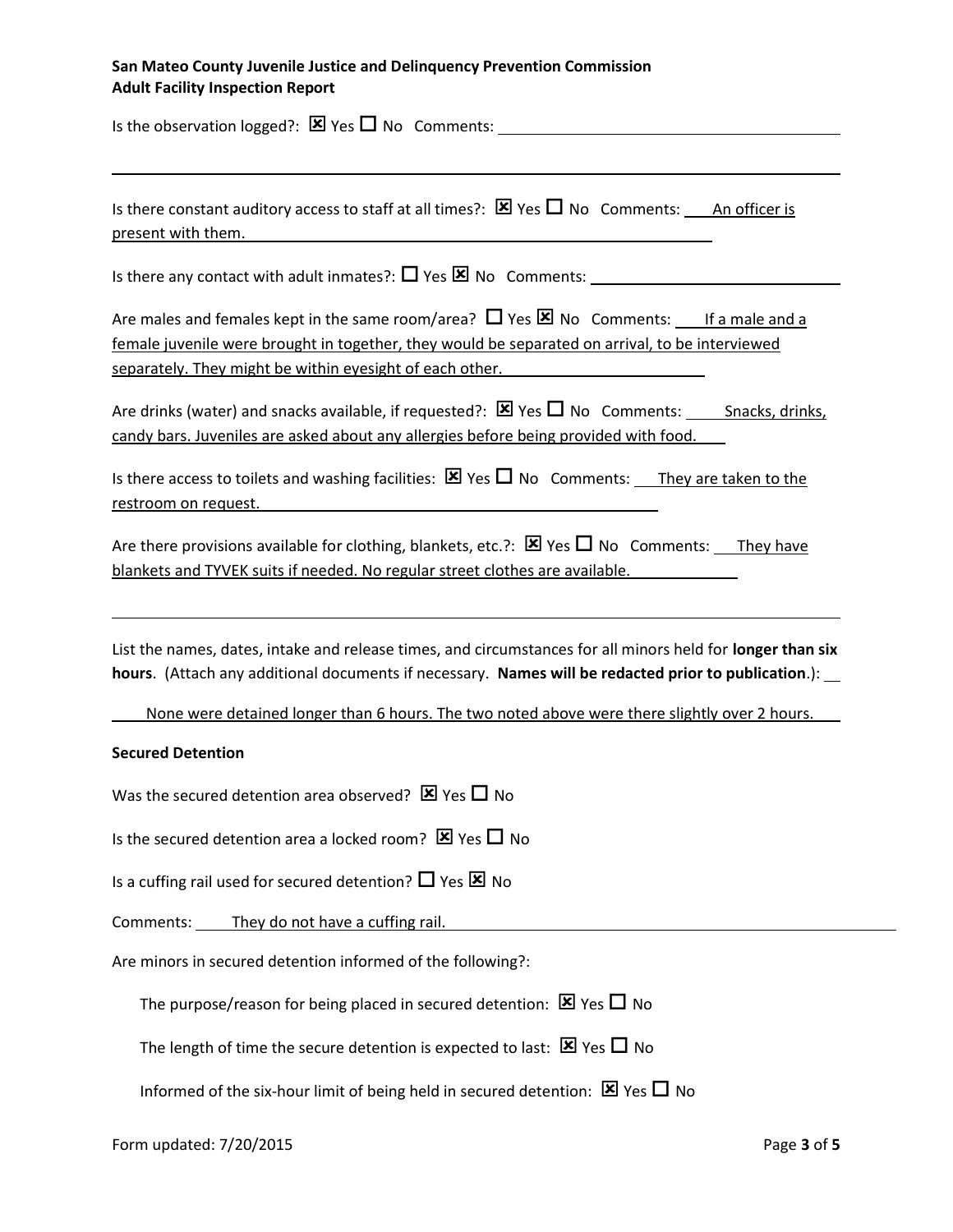#### San Mateo County Juvenile Justice and Delinquency Prevention Commission Adult Facility Inspection Report

For what purpose/reasons would a minor would be placed in secured detention?: As in the case cited, there were not enough non-secure interview rooms available to accommodate all four juveniles brought in for the same charges. Juveniles would also be placed in secure detention if they were considered to be a flight risk or if violent.

How often is secured detention reviewed and by whom? Monthly by Lt Cochran who reports to BSCC.

Have any minors been held in secured detention for more than six hours?:  $\Box$  Yes  $\boxtimes$  No

What is the proximity of the secured detention area to adult inmates? There is a separate sally port they can use for adults if they have juveniles in the secure detention interview rooms. There would be no contact of any kind between the adult and the juveniles.

Describe the procedure for intoxicated or substance abusing minors: If they encounter a juvenile under the influence of alcohol or drugs, they would call a paramedic to evaluate them and determine whether they needed to be taken to the hospital.

How frequently are intoxicated/impaired minors observed? \_\_\_\_ They would not be taken into the PD.

Is this observation documented in the logs?  $\Box$  Yes  $\Box$  No N/A

#### If cuffing rail is used: They do not have one. This is not applicable.

Was cuffing rail observed and procedure explained?  $\Box$  Yes  $\Box$  No

How are youth secured?

Who approves the use of a cuffing rail? (e.g. Watch Commander): \_\_\_\_\_\_\_\_\_\_\_\_\_\_\_\_

How is the minor supervised? How frequently?:

What time limit is used when using cuffing rails? (30 min. limit):

Does the detention log note the use of cuffing rails?:  $\Box$  Yes  $\Box$  No

#### **Comments**

General comments or concerns that should be noted that haven't already been addressed?:

 Redwood City's PD meets all the requirements for juvenile detention. Commissioners recommend that there be constant recording whenever a juvenile is being held in either secure or non-secure detention for the safety of both the officer and the juvenile. We also recommend that there be more than one officer present whenever possible, again to ensure everyone's safety.